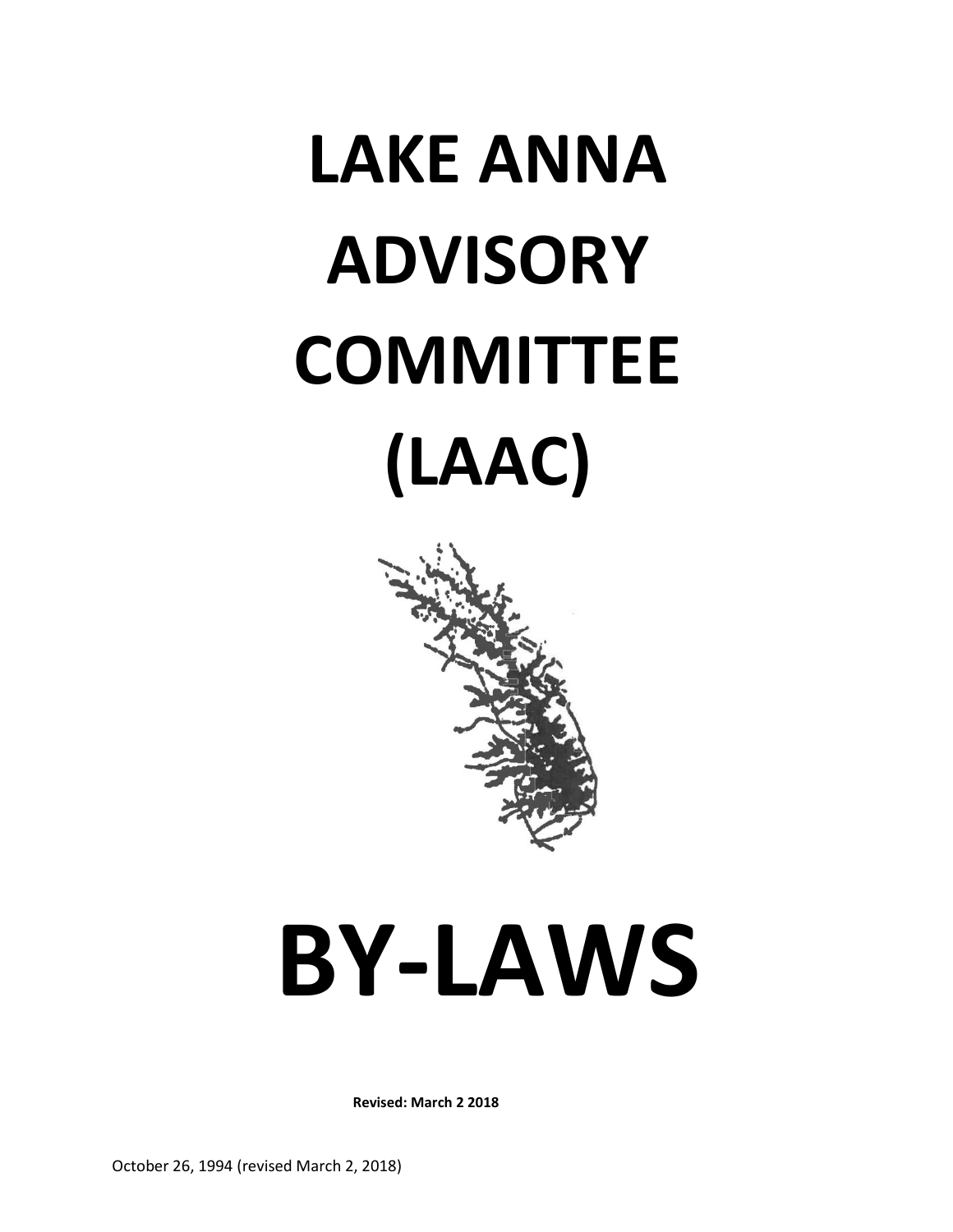### **BY-LAWS OF THE LAKE ANNA ADVISORY COMMITTEE (LAAC)**

#### **ARTICLE I GENERAL**

#### **Section I. Authorization.**

The Lake Anna Advisory Committee is a joint administrative organization of the Counties of Louisa, Spotsylvania and Orange, under provisions of Section 15.1-21 of the Code of Virginia, 1950 as amended.

#### **Section II. Purpose.**

The purpose of the Lake Anna Advisory Committee (LAAC) is to address matters of joint interests pertaining to Lake Anna and the adjacent shorelands governed by the surrounding counties. The stated purposes are:

1. To promote cooperation and coordination among the local governing bodies and Dominion Energy on issues concerning Lake Anna;

2. To develop recommendations for new or revised ordinances/legislation specifically addressing the needs, issues, and/or problems involving Lake Anna, its shoreline, its shoreland area behind the lake, and the watersheds of Lake Anna as designated by the local governments;

3. To promote planning and management for land, water and other natural resources and environmental quality maintenance;

4. To administer the on-lake marker program (to include no wake, hazard and similar buoys)

5. To promote research, control and/or eradication of undesirable aquatic weeds in Lake Anna and to improve the quality of the water and to control pollution in and around Lake Anna; and

6. To initiate discussions with all local, state and federal agencies concerned with quality of human life, water, pollution, recreation, wildlife, fish and fishing conditions, in and around Lake Anna and to pass on to all governmental agencies on the local, state or federal level any recommendations believed feasible and necessary to accomplish the purposes of this advisory committee.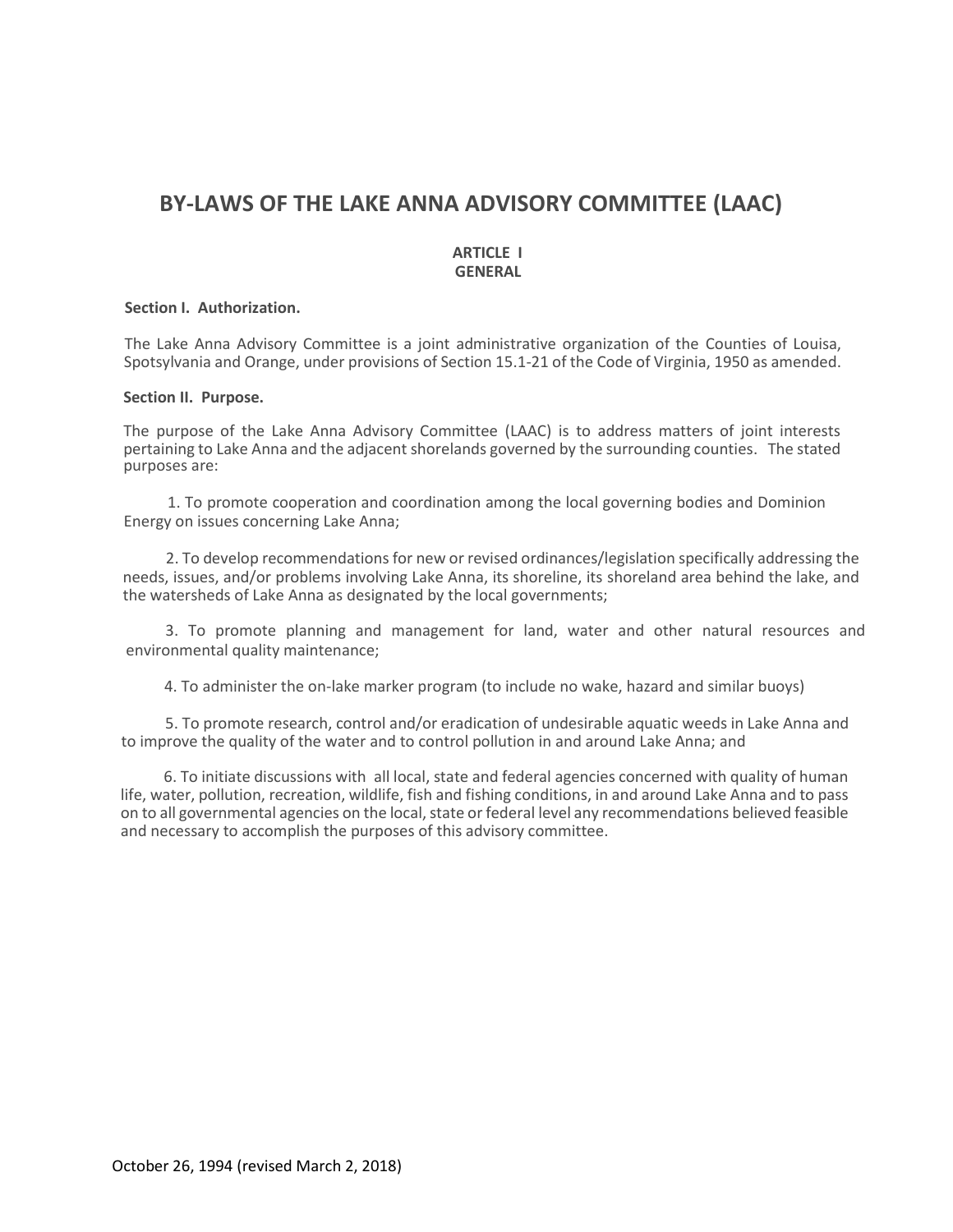#### **ARTICLE II ORGANIZATION**

#### **SECTION I. Membership.**

The agreement, accepted by the three counties, stipulates a nine (9) member committee with each member representing one vote, as follows:

- 1. One member of the Board of Supervisors of Spotsylvania County and one alternate;
- 2. One member of the Board of Supervisors of Orange County and one alternate;
- 3. One member of the Board of Supervisors of Louisa County and one alternate;
- 4. Two residents of Spotsylvania County from the Lake Anna area;
- 5. One resident of Orange County from the Lake Anna area; and,
- 6. Two residents of Louisa County from the Lake-Anna area; and,
- *7.* One representative from Dominion Energy.

The three County Administrators are ex-officio members.

Board of Supervisors members shall be appointed by and serve at the discretion of their respective governing body. Citizen members, with the exception of Dominion Energy, shall be appointed for a four (4) year term by their respective Board of Supervisors and shall be residents on or near Lake Anna. They may be removed by their respective Boards for cause, an example of which is nonattendance/performance.

#### **Section II***.* **Meetings.**

All meetings shall be open to the public.

The first meeting in a calendar year shall be the annual organizational meeting. The meeting times, dates, and frequency for that year shall be set at that time.

Special meetings may be called by two (2) voting members of LAAC and shall be called by the Secretary upon receipt of a written agenda signed by the two members. Special meetings may be called upon a five (5) day notification by the Secretary. No other business shall be transacted.

#### **Section III. Quorum.**

The quorum for LAAC meetings shall be a majority five (5) of the voting members. At least one voting member from each county must be present.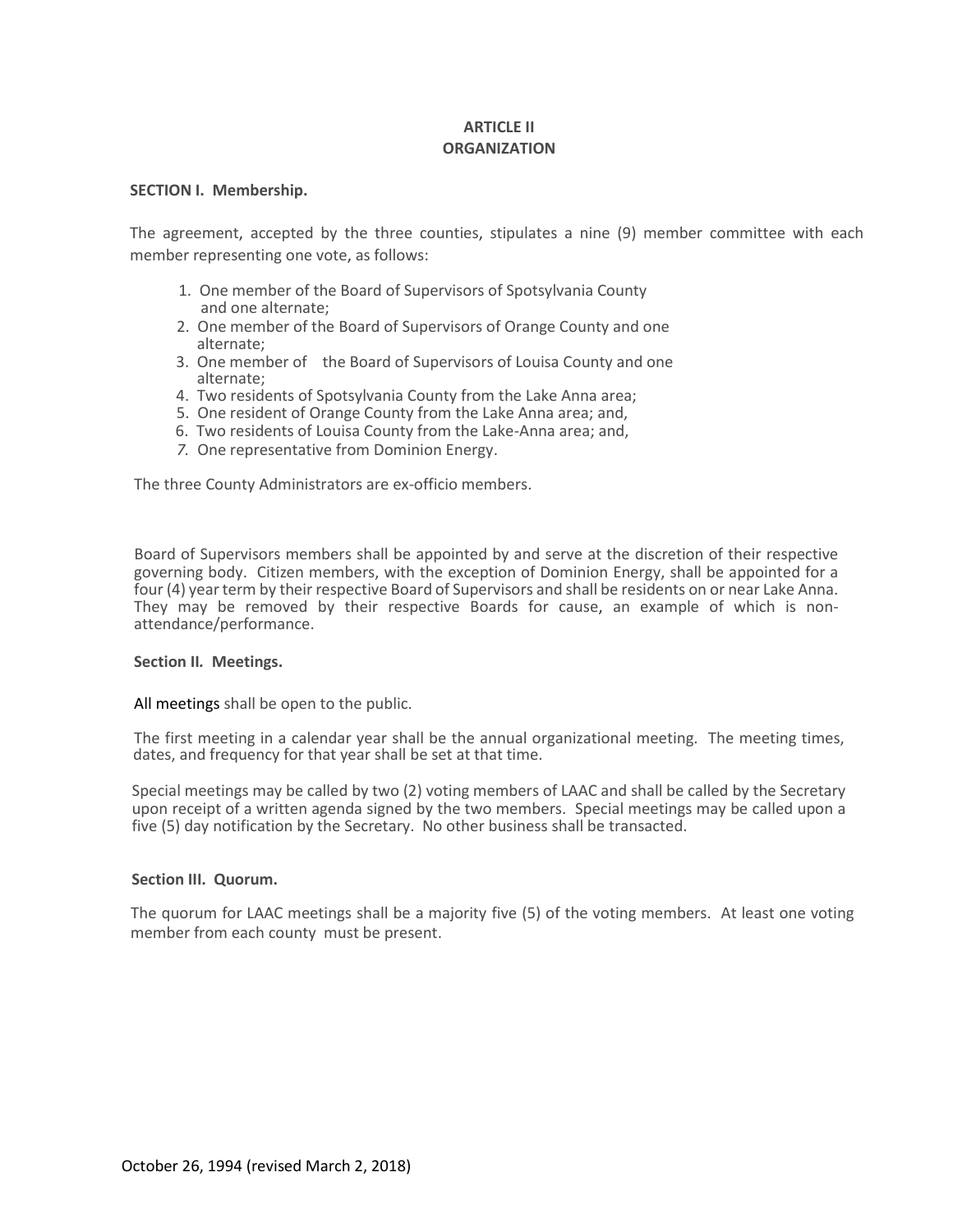#### **ARTICLE III OFFICERS**

#### **Section I. Officers.**

The Officers of LAAC shall consist of: Chairman; Vice-Chairman; Secretary; Treasurer. Officers shall be elected to serve a one (1) year term by majority vote of the LAAC members. Elections shall be held on the first meeting of a calendar year to be effective until the first meeting of the subsequent calendar year.

The Chairman shall preside at all meetings and shall perform such other duties as are incident to the office or are properly required by the LAAC and shall authorize dispersal of LAAC funds after approval by the LAAC Committee and in conformity with the approved or amended budget. The Chairman shall submit an annual report to each Board of Supervisors.

The Vice-Chairman shall exercise the authority of an absent Chairman, and may perform such other duties as assigned by the Chairman.

The Secretary shall be responsible for: maintaining all LAAC records (excluding the Treasurer's records); taking and publishing the minutes of each meeting; maintaining a LAAC directory and Committee members' attendance records; notification of Committee members of meetings including providing a copy of the previous meeting minutes and an agenda of the coming meeting (a minimum of five (5) days in advance of a scheduled regular meeting). The Secretary shall also be responsible for media notification.

The Treasurer shall collect and receive all monies due or belonging to the LAAC. All such monies shall be bank deposited in Lake Anna Advisory Committee account(s). The LAAC balance shall be reported at each meeting including an itemized accounting of receipts and expenditures. The Treasurer's records shall be open to public review at all times. The Treasurer may be bonded in an amount to be approved by the Committee and at the discretion of the Committee. All LAAC accounts shall be reviewed annually by an independent party appointed by LAAC.

#### **Section II. Vacancies.**

A vacancy that occurs among the officers (except the Chairman), shall be filled by a majority vote of the LAAC at their first meeting following the creation of such a vacancy. The Vice-Chairman will fill the unexpired term of the Chairman.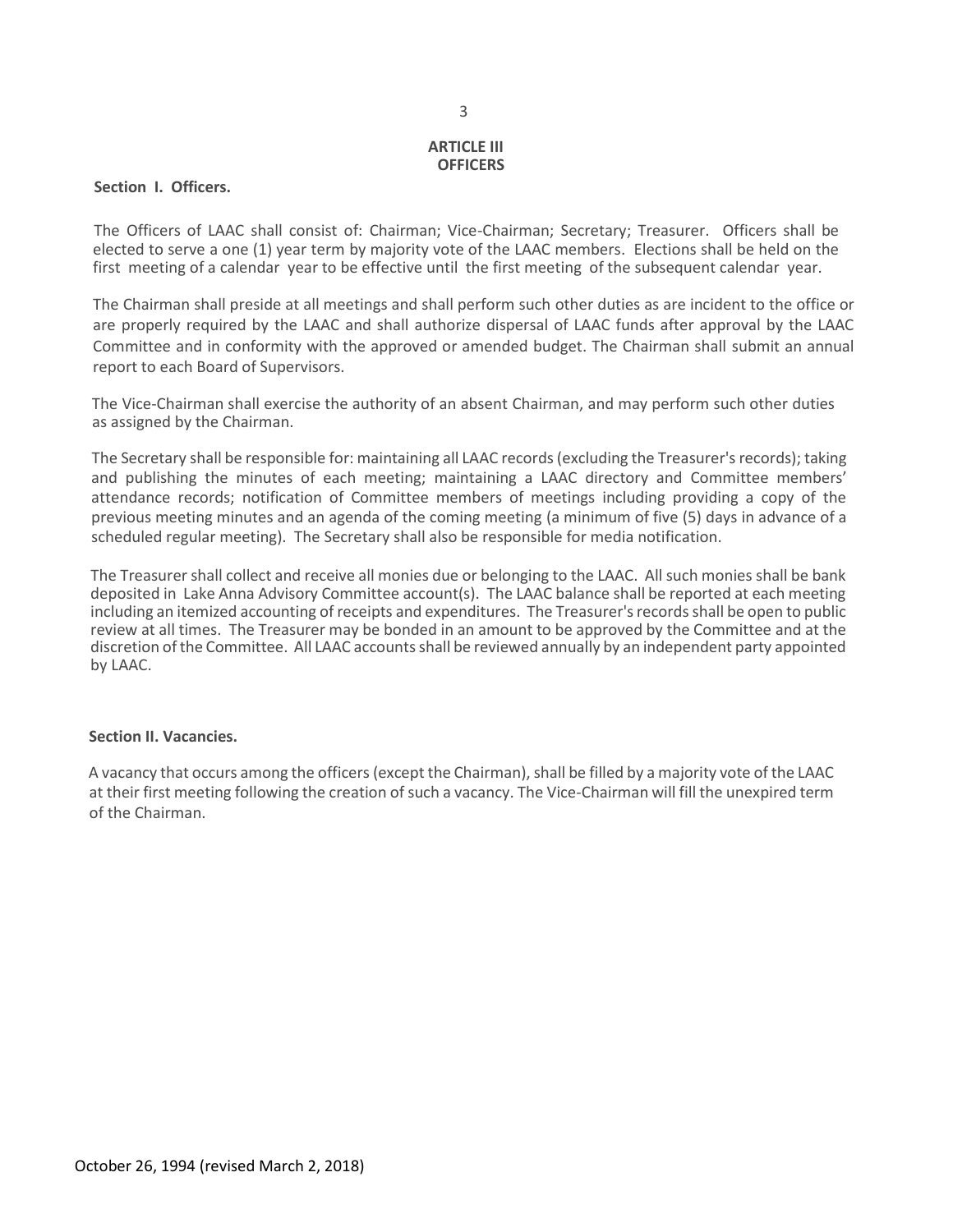#### **ARTICLE IV. COMMITTEES**

#### **Section I. Committees.**

The LAAC may appoint committees, sub-committees or special committees to advance the work of the LAAC and to aid the LAAC on particular projects. All Committees or sub-committees appointed by the LAAC shall be subject to the authority of the LAAC.

There shall be established the following standing Committees with tasks to include but not necessarily limited to:

1 . Environmental Committee: To promote planning and research to protect the water quality of Lake Anna; e.g., aquatic weed and pollution control; watershed management; volunteer water monitoring; etc.

2 . Safety Committee: To promote boating safety and police, fire, and rescue services for Lake Anna and its citizens and to administer the Lake Anna buoy programs.

3 . Budget/Finance Committee: To aggressively seek grants and other funding sources to effectuate goals and objectives. To coordinate the preparation of individual sub-committee and the LAAC budget requirements for presentation to the LAAC Committee. To oversee an annual examination of the LAAC treasurer's books.

#### **Section II. Membership.**

The chairman of each committee shall be nominated annually by the LAAC Chairman and approved by a majority vote of LAAC.. The Chairman of each Committee shall be either a LAAC member or a citizen from the three counties. The Dominion Energy representative shall be an advisor to the LAAC Chairman and Committee Chairman on all matters pertinent to the lake and shoreline of Lake Anna.

A Committee Chairman may appoint citizens from the three counties to participate as members of specific committees. Where appropriate, committee membership should include at least one citizen from each county.